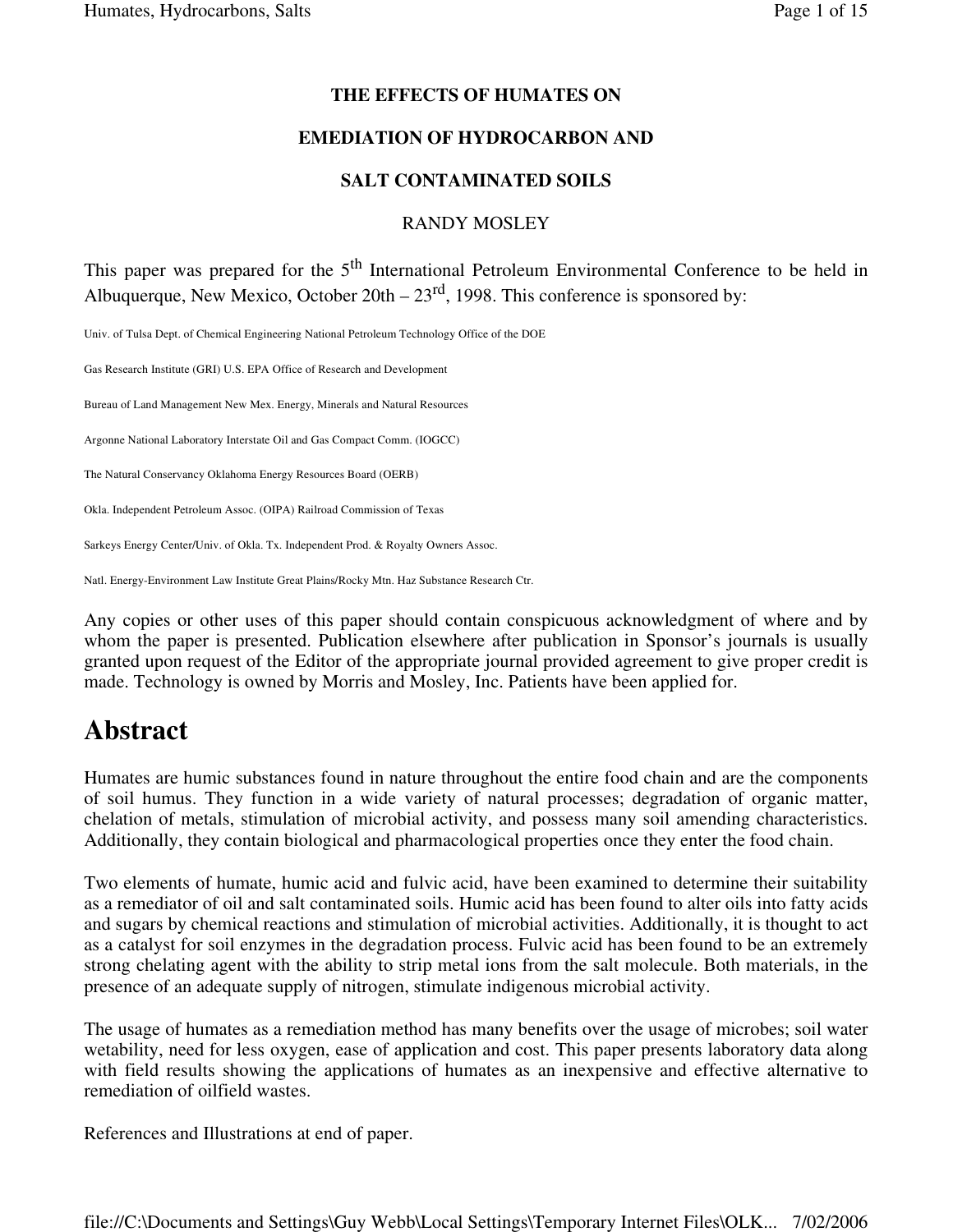# Introduction

Oil and saltwater spillage are common occurrences in field operations. The shear volume of oil and saltwater produced daily invites contamination of the soils. Leaks occur at the well head, in flow lines and tank batteries, and at a multitude of places along the fluid flow from well bore to market/disposal. Even though saltwater spills occur more often than oil, environmentalists have given oil spills the spotlight possibly because they are more readily visible. An environmental comparison of oil or salt as hazards is not a debatable issue in this paper. How the spill is acknowledged and remedied by the operator is a responsibility of the company.

Historically, operators responded to spills in a wide variety of ways ranging from doing nothing to removal of the contaminated soil and replacing with clean soil. The economics of the remediation as well as the pressure(s) of the surface owner, community, regulatory agency and their own environmental attitudes stimulated response activities of the operators. Shoveling sand or dirt over the spill to hide it has covered many oil spills. It is almost an attitude, "If the spill cannot be seen, it possesses no risk to the environment." Salt water historically was looked at with little regard to possible damage. How much saltwater has been released on the surface to flow down drainage areas. Evidence of past events can be seen as salt scars in older oil fields.

Even today, with attitudes changing on the environment, clean up is an arbitrary issue depending on the locale, the regulatory agency or agencies and enforcement policies. The level of remediation for "clean" in one area is not the same as another area; i.e. 5,000 ppm, 1,000 ppm, 100 ppm, etc. Additionally, the amount of damage or environmental impact is relative depending on land usage. In some areas, determining which regulatory agency is responsible can be frustrating. These preceding sentences create complex problems for the operator as well as his employees and/or service contractors. The operator must make decisions as to the activity level of remediation plan and implement those steps pursuant to the regulatory jurisdiction(s) he is working under. Due to the nature of the pollutants and soils, remediation plans must address differences in clean-up techniques. This further complicated the operator's problems.

In assessing the differing clean-up techniques, it is apparent cost, simplicity and natural processes have merits over other types. The humates seem to fit the criteria in all ways. This paper will present humate usage with oil and salt-water spills and compare it's differences with bacterial and mechanical means.

# **DEFINITIONS**

**Humus.** The organic components of soil containing organic compounds such as humic acid, fulvic acid, DNA/RNA fragments and humin.

**Humic Acid.** A brown to black polymeric constituent of soils, lignite and peat

containing aromatic and heterocyclic structures, carboxyl groups and nitrogen. This material is naturally formed from the decomposition of cellular substances and acts to decompose cell walls and gluing materials (hydrocarbons) in decaying plant life. The substance enters the food chain and is soluble in alkaline solutions  $(1)$ . (See Figure 1 – Molecular Characteristics of Humic Acid)<sup>(2)</sup>.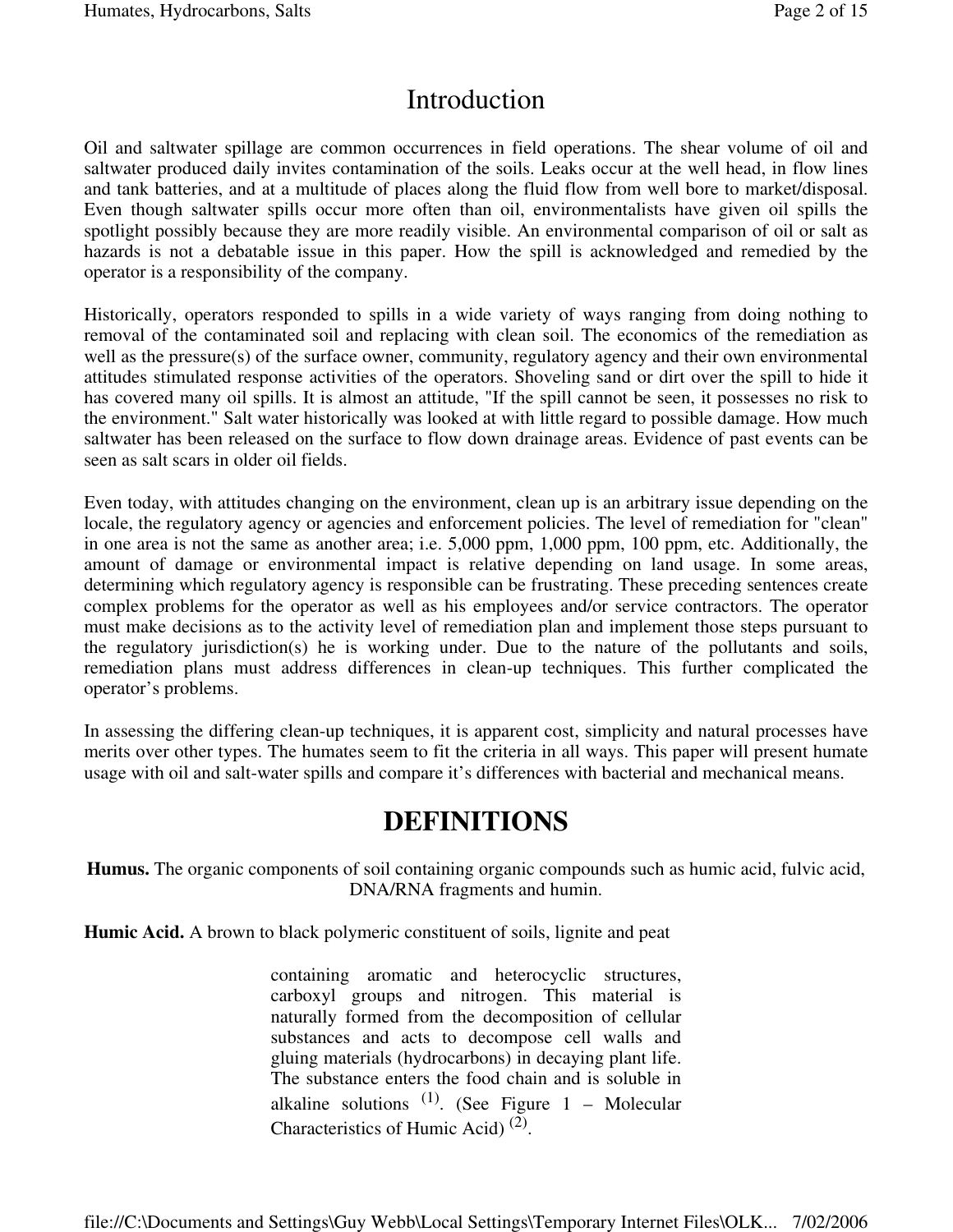**Fulvic Acid.** A light orange to brown constituent of soil humus. This natural

material is formed from the decomposition of cellular material and acts as a natural chelator of minerals and metals in soils. The material enters the food chain and is soluble in acid solutions.

**Humin**. The non-soluble portions of soil humus which breaks down slowly by

soil microbial activity and affects the soil by regulating its water holding capacity, it's ion exchange rates and electrical conductivity, it's pH and the soil crumble.

**Humate**. Technically, this term refers to the salts of humic acid. Generically

and commercially, this term generally refers to the combined components (humic, fulvic and humin) along with its natural carrier (peat, coal, compost, etc.) Sometimes, humates are referred to as humic substances.

# OIL CLEAN UP – Microbial Stimulation

Humates naturally contain available carbon and other organic stimulants as an energy source for microbes. With the addition of nitrogen, enhancements of indigenous microbial activity occur. This increased microbial activity then causes additional hydrocarbon bioremediation  $(3)$ . Table 1 is titled Microbial Stimulation and demonstrates the effect of humates on microbial activity when added to contaminated soil.

#### **MICROBIAL STIMULATION**

#### **Table 1**

Microbial Activity: Mg. Formazan/ 10 g/ day

Additive to Contaminated Soil

| Time (Days) Control |     | 1\% Humate | 3% Humate | 5% Humate |
|---------------------|-----|------------|-----------|-----------|
| $\overline{0}$      | 210 | 150        | 160       | 150       |
| 14                  | 275 | 800        | 500       | 625       |
| 28                  | 280 | 725        | 650       | 675       |

The above data demonstrates that small amount of humate enhances microbial activity. As humate percentages increase, there is an increased activity of the microbes over the control. It can be reasoned from looking at the data, that there are limits to the amount humates will increase activity. In the tests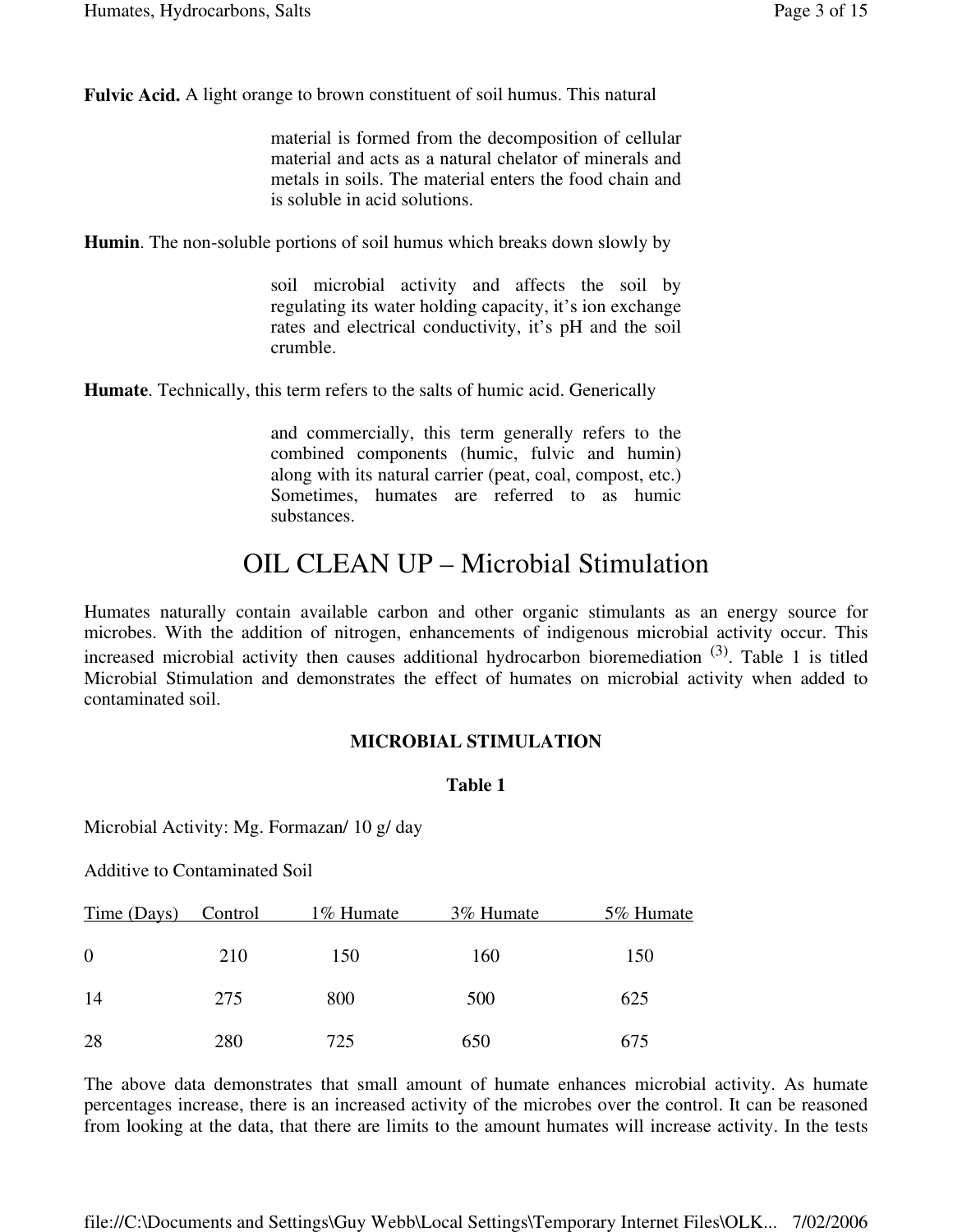observed, maximum activity occurred at 1% by weight. As percentages increased, activity fell.

Knauf's experiments did not report humic acid contents of the humates. Experiments performed by the author using Dr. Knauf's procedures examined humates with varying amount of humic acid. Assuming adequate nitrogen supplies in the soil, results from these tests indicated increasing microbial activity levels as humic acid concentrations increased. When humic acid concentrations exceeded 50%, activity levels became sporadic, alternating between high and low levels. At concentrations below 50%, activity levels remained relatively constant once stimulation had occurred.

Other questions came to mind during examination of microbial activity during the remediation process. Are the microbes performing the remediation of the hydrocarbons? Are the humates simply serving as a stimulant and not actively taking part in the remediation? These are logical question, and the following experiment was performed to answer these questions. A live healthy loam was taken from the backyard and split into two samples. Each sample was placed in a glass pie pan and contaminated with 10 W 30 motor oil to a Total Petroleum Hydrocarbon (TPH) concentration of 10,000 ppm. Sample 1 was then placed in a microwave oven for 20 minutes. The radiation from the microwave was sufficient to kill any bacteria/microbes present in the sample. Humate (1% by weight) was added to each sample and blended into the soil. Both samples were then placed in a protected outdoor area for 30 days. At the end of 30 days, TPH was taken from both samples.

#### **Table 2. Microbe vs. Humate Remediation of Hydrocarbon**

| Sample 1          | Sample 2         |
|-------------------|------------------|
| $10,000$ ppm TPH  | $10,000$ ppm TPH |
| Without microbes  | With microbes    |
| 30 days 5,400 ppm | $950$ ppm        |

It is apparent the humates are playing a function in the remediation over and above the stimulation of the microbes. Upon examination of the test residues, high levels of fatty acids and sugars were found. This indicates some type of chemical reactions and/or catalytic activity is occurring which fractionates the oils <sup>(4)</sup>. By observing the above data, it can be assumed the humates are responsible for about half of the total remediation. More testing of these phenomena needs to be performed in the future to further define the mechanism(s) humates are using to fractionate the oils.

One other test was performed which had significance upon the microbes'place in remediation. A hole was dug to a depth of 18 inches, using post hold diggers in a sand loam. The hole was filled with humate. Samples of soil were taken at or slightly below surface elevation every six inches along the radius of a circle surrounding the hole. Each soil sample was analyzed for a microbe count to establish a population density pattern surrounding the hole. Initial microbe density was fairly uniform around the hole out to a distance of 6 feet. After 2 weeks, soil samples were again taken and comparison of microbe density patterns made. Population density increased dramatically near the humate, and dropped out to a distance of 3 to 4 feet radius. Beyond the 3 to 4 feet radius, population densities were equivalent to initial testing. The significance of these results has application in underground contamination. It appears the microbes will migrate to the humate. The increase of microbe population causes additional remediation. Further study will delineate this matter further.

Humates have demonstrated their ability to reduce fractions of hydrocarbons from the soils by direct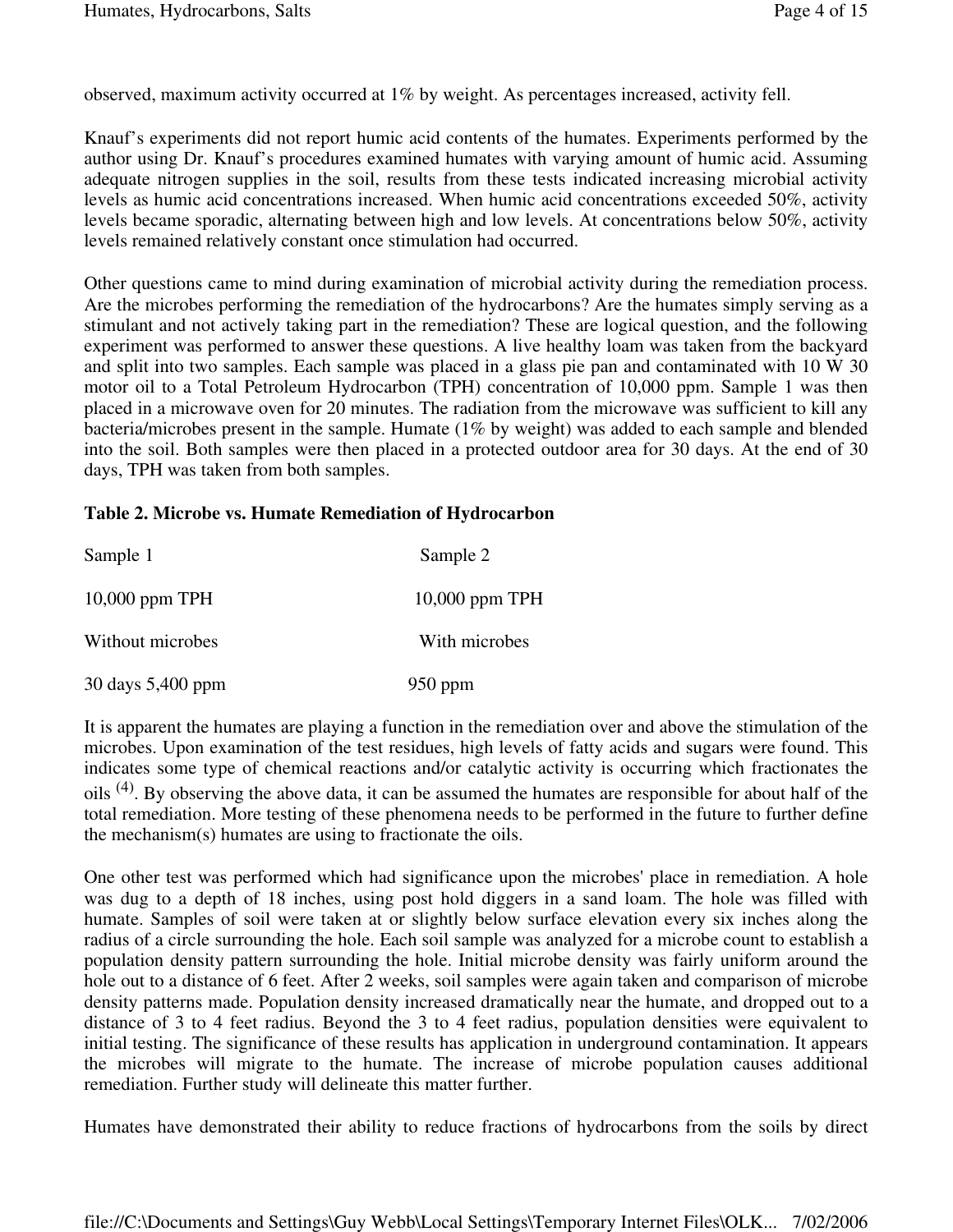chemical action, microbial stimulation and catalytic action. Humates, being concentrated organic acids common to soil humus, use natural processes to fractionate hydrocarbons into lesser fractions with the final results being sugars, fatty acids and amino acids; all of which act a plant nutrient.

Humate is extremely chemically reactive with soil hydrocarbons. In nature, these organic acids perform the function of breaking down the hard cellular wall and adhesive materials. These natural compounds are formed in nature from the inner liquids of a living cell. When the cell dies and is deprived of oxygen, these inner liquids alter into organic acids (humic and fulvic acids along with many others). Humate is a concentrated form of these acids. It cannot distinguish between a hydrocarbon of oil or a cellular structure within a plant. Upon contact, these acids being the breakdown process.

Field and Lab Tests were performed using the following typical applications:

### **Table 3. Typical Hydrocarbon Application**

Assess the hydrocarbon contamination (TPH) levels.

Apply humates at the following rates.

| <b>TPH</b> (ppm)                                        | Humate $(lb. / cu. M.)$ |  |  |  |
|---------------------------------------------------------|-------------------------|--|--|--|
| <b>Below 15,000</b>                                     | 17                      |  |  |  |
| 15,000 to 60,000                                        | 25                      |  |  |  |
| Above 60,000                                            | 50                      |  |  |  |
| Optional additives depending on soil conditions.        |                         |  |  |  |
| <b>Additive Usage Quantity</b>                          |                         |  |  |  |
| Nitrogen Fertilizer Microbe energy source 2 lbs./ cu.M. |                         |  |  |  |
|                                                         |                         |  |  |  |

Organic Matter Indigenous Microbes 2 lbs./cu.M.

Lime Adjust pH Amounts vary

Calcium Peroxide Oxygen source 2 lbs./cu.M.

Water Activator Amounts vary

**Example 1**. A drilling pit containing inverted oil based mud was emptied and allowed to dry for several months. The operator desired to clean the bentonite clay lining of the pit. Lab samples were taken to measure Total Petroleum Hydrocarbon (TPH) using Environmental Protection Agency (EPA) Lab Method 418.1. Samples were treated with humate at 6% by weight, nitrogen fertilizer at 2 lbs./ton of soil, potting soil at 10% by weight and sufficient lime to adjust pH to 9. All additives were well mixed and dampened with deionized/distilled water. The samples were placed in a flat glass dish and placed in a sunny location outdoors. Samples were kept moist throughout the four weeks of the experiment.

### **Table 4. Remediation of Inverted Oil Based Mud in Bentonite**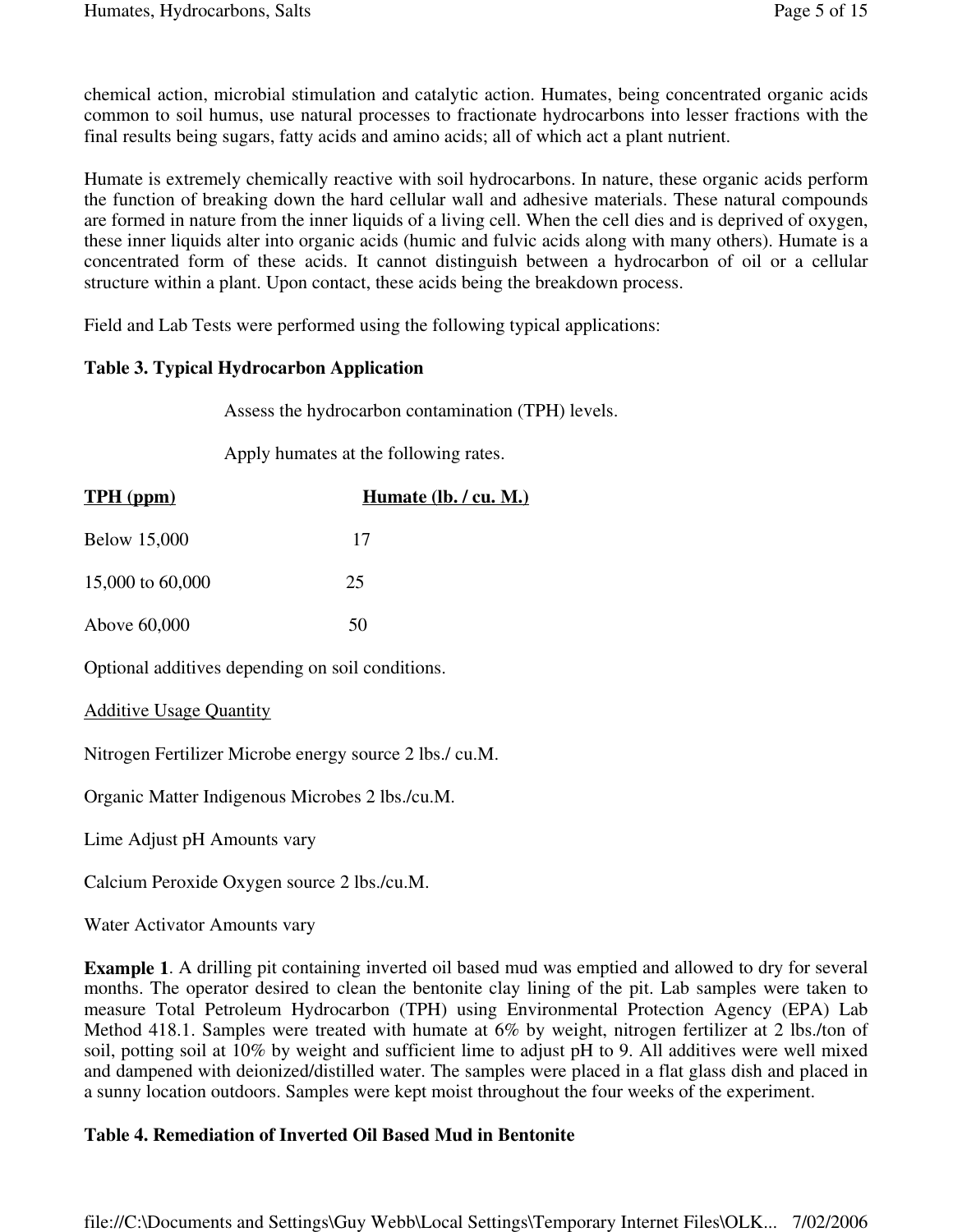Results (5)

| <b>Elapsed Time</b><br>Sample No. |     | <b>TPH</b> | Methodology |  |
|-----------------------------------|-----|------------|-------------|--|
| Initial                           | 203 | 161,000    | EPA 418.1   |  |
| 1 week                            | 204 | 40,300     | EPA 418.1   |  |
| 2 week                            | 205 | 24,400     | EPA 418.1   |  |
| 3 week                            | 206 | 37,500     | EPA 418.1   |  |
| 4 week                            | 207 | 14,300     | EPA 418.1   |  |

**Example 2.** A clay bottom pit contaminated with 38 API gravity crude oil was treated with 3% by weight humate, 2 lbs. nitrogen fertilizer/ton of soil, 5 lbs./ton potting soil and sufficient lime to adjust pH to alkali. Samples were tested according to the procedure described in Example 1.

#### **Table 5. Remediation of Crude Oil in Clay Soil**

Results (5)

| <b>Elapsed Time</b> | Sample No. | <b>TPH</b> | Methodology |
|---------------------|------------|------------|-------------|
| Initial             | 368        | 148,600    | EPA 418.1   |
| 1 week              | 368A       | 107,000    | EPA 418.1   |
| 2 week              | 368B       | 94,900     | EPA 418.1   |
| 4 week              | 368C       | 78,900     | EPA 418.1   |
| 5 week              | 368D       | 68,800     | EPA 418.1   |

The remediation in Example 1 indicates a 90% clean up within a period of 30 days. The cost of clean up for this fast a response time is prohibitive. Example 2 is more realistic concerning economics. Hydrocarbons have been reduced 50% in a 5-week period. For a reduction of 90%, it is estimated the time required will be 120 days. These two examples point out the relationship between cost and time for remediation. Lower concentrations of humate work, but time to remediate is lengthened

**Example 3.** An underground storage tank at an abandoned site was removed. Upon removal, the fill soil surrounding the old tank was contaminated with gasoline. Lab tests found the contamination to be between 3,500 and 5,000 ppm TPH. The soil was primarily clay with a pH of 7.9. A treatment plan consisting of one- percent humate, 2-lbs./yd. nitrogen fertilizer and 2 lbs./yd. potting soil was implemented. There were approximately 250 yards of contaminated soil. The soil was removed from the hole and stockpiled nearby. The bottom of the hole was then treated with humate, fertilizer, and potting soil. As each side of the hole was collapsed into the hole, equal amounts of treatment were tilled into the soil. After all four sides were collapsed, the stockpiled soil was replaced into the hole in 6 to 8 inch layers. Each layer was then treated with an equal portion of treatment. After all contaminated soil had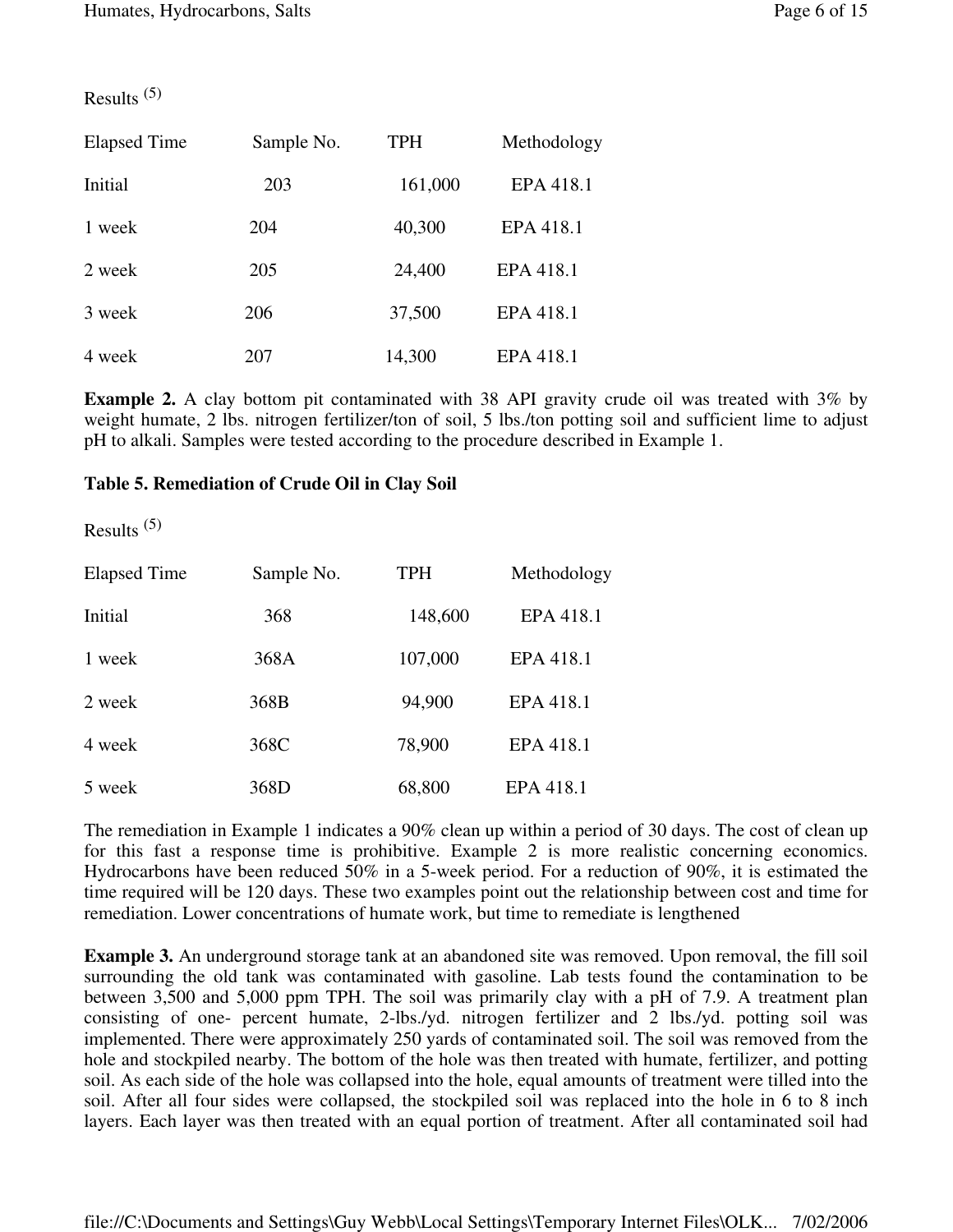been placed into the hole and treated, the site was left alone. The target for closure by the local regulatory agency was below 100 ppm TPH. Below are the lab readings from this job.

## **Table 6. In Situ Remediation of Underground Storage Tank Leak.** (15)

Date TPH (ppm) Methodology Notes

Feb. 6 3,500 EPA 418.1 Initial

Mar.10 180 EPA 418.1

Apr. 4 > 50 EPA 418.1

## **ater Repellent Soils.** (16)

Soils contaminated with hydrocarbons exhibit a waxy appearance and resist wetting when dry. In Alberta, water repellency caused by hydrocarbon contamination is often long-lasting. One study of soil 15 years after a hydrocarbon spill found only partial restoration of its original state of wettability. This is a common characteristic of soils cleaned of hydrocarbons by microbial means, whether indigenous or commercial. Humate, by its very nature, water wets the soil. A recent article in the Carolina Greenskeeper<sup>(17)</sup> indicated humate was "the single most effective material to eliminate dry spot on golf greens". In terms of remediation, this is a significant finding and a plus for humates over microbes in hydrocarbon remediation.

# **SALT REMEDIATION**

As the United States oil industry matures and oil production declines, larger volumes of salt water are produced on a daily basis. It is inevitable ever increasing numbers of salt-water spills will occur. Saltwater spills are not new, as evidenced by salt scalds (kill areas with sterile soil) visible in older field areas. Some of the "kill' areas date back 50 to 70 years. With the number and ages of these salt scalds, it is apparent nature has limited mechanisms to remediate these spills.

Many soils in oil producing areas contain large amounts of clays, which inherently have low percolation rates. Additionally, many of these soils are generally "worn out" from farming practices, both past and present, resulting in soils containing low amounts of soil humus. Humus content affects soil crumble; hence, soil percolation rate. Soils with high humus contents are permeable allowing water to penetrate below root level. In high clay, low humus soils, the upper layer is generally broken up by root growth. Rainfall soaks into the soil to a depth determined by root growth. Below this depth, soil permeability is greatly reduced; thus water tends to pool at root depth.

No adverse occurrences are observed in a high clay soil until a saltwater spill occurs. The salt water penetrates the soil and, in areas with low humus content, pools at root depth. Needless to say, plant life is destroyed. Many leaks are not found until someone notices dead plant life. At this point nature is in a dilemma; her mechanism to rid salt pollution by drainage to below root level is blocked by tight clays. Additional rainfall may push the salt to lower topographic areas, but ultimately this pool of salt water will settle into a low area. At the final migration point a salt scald is created. Salt water is denser than fresh water; thus rainfall cannot float the salt contamination from its pooled position.

Another problem compounds nature's dilemma. Soil microbes are vital to soil health functioning to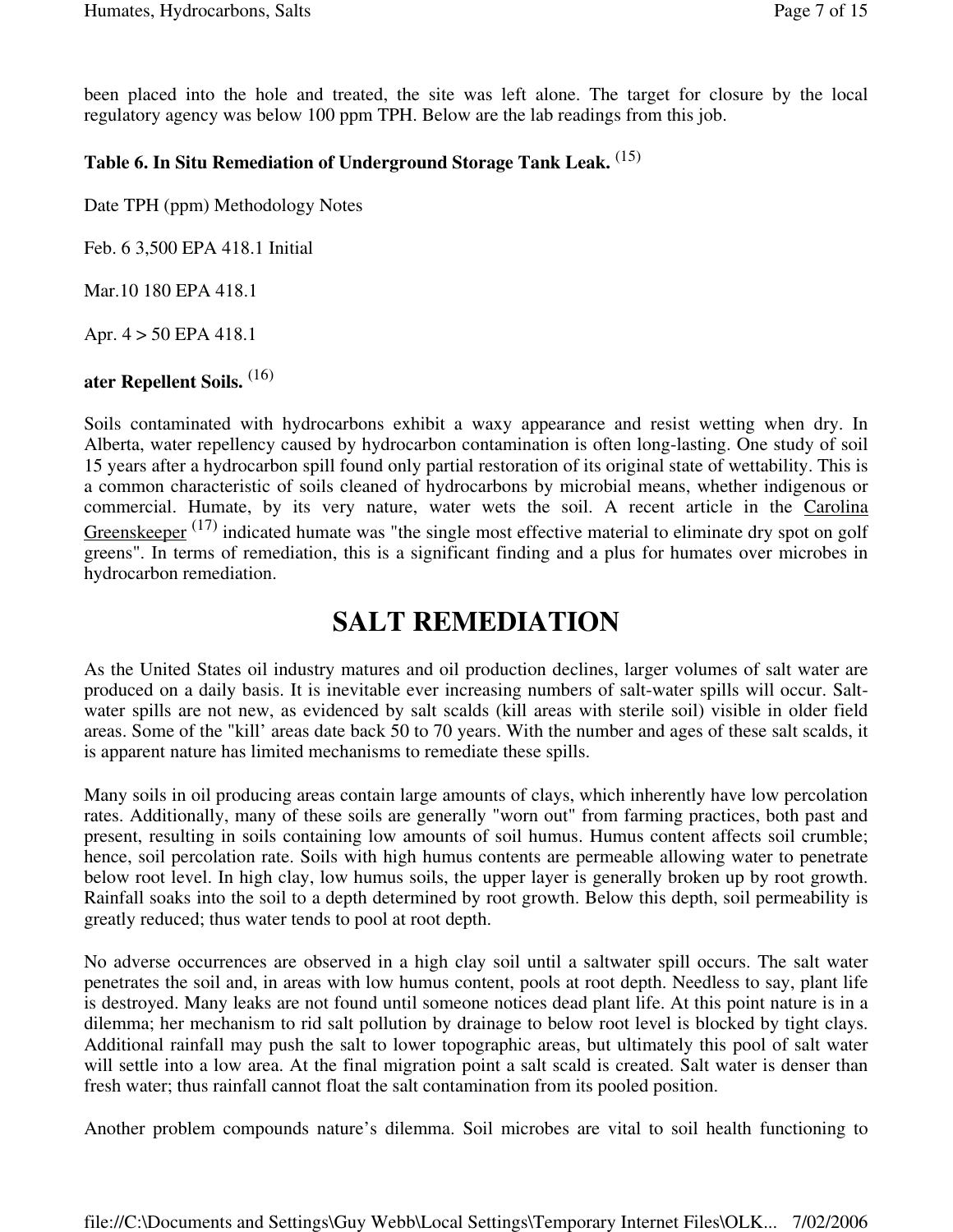convert organic matter and soil materials into plant nutrient. Compounds such as NaCl, CaCl, MgCl, etc., typical to salt waters are toxic to the microbes. The chief toxic agent is sodium (Na). Microbes can live, though not healthy, in many salts, but NaCl is lethal. At this point, nature has no way to remove the contaminant, nor does it have the ability to provide nutrient to any plant that can tolerate the salts present. This constitutes a double deathblow to nature for remediation.

#### **SALT REMEDIATION THEORY**

Two objectives necessary for remediation will be demonstrated by these tests: break down of salt in-situ and re-establishment of microbial populations. The salt break down will be indicated by sodium reduction. The microbial re-population will be shown by the soil's ability to sustain plant growth after remediation.

Salt is composed of a metal ion bonded with chlorine. Depending on soil moisture, salt will occur either in solution or as a crystal within the soil. If chelation techniques can capture the metal ions, releasing the chlorine, the salt molecule will be broken. It is generally recognized organic acids common to soil humus are excellent chelating agents <sup>(6)</sup>. Literary research has shown humic acid to be one of the major organic acids present in soil humus  $(7)$ . Since the typical soil affected by the salt is low in soil humus, it is logical to add concentrated humic acids to the soil for chelating of the metal ions. Humate is a concentrated form of humic acid. Humate is an excellent source of carbonaceous material in a favorable state of partial decomposition. Its state of decomposition is reflected by the humic acid content; thus, the higher the humic acid content, the higher the state of decomposition. Logic would then indicate higher levels of humic acid chelate greater levels of salt. This research indicates the logic holds true, but in dealing with a natural ecosystem each part of the system effects the whole. Salt break down is the objective, but microbial activity and nutrient supply must be maintained in order to restore plant life.

Early research <sup>(3)</sup> indicates the humates stimulate microbial activity. Aerobic microbial activity within a soil requires an energy source for the microorganisms. Humate, in combination with molecular oxygen provides this energy. Additionally nitrogen within the humate is used to build the bodies of microbes and multiply to efficiently decompose organic wastes aerobically. Testing indicates microbial stimulation from humate for concentrations of humic acid up to 50 %. At concentrations above 50 % humic acid, microbial activity becomes sporadic cycling between high and low levels.

Once the humic acids have reduced the salt levels within the soil, microbial populations can be reestablished. This is a relatively simple matter of providing the contaminated area with organic matter rich in native microbes. Organic matter such as cottonseed hull, rice hull, potting soil or thatch is rich in microbes, readily available and inexpensive in rural area. Added nitrogen from fertilizers can assist.

## **Example 1.** Salt Clean Up (8)

A historical contaminated site was selected for the test. The site was relatively flat to reduce the effects of possible drainage and/or leaching effects thereof. Samples were taken for lab testing at several points across the spill area. Each sample site was sampled from the surface, four inches of depth and 8 inches of depth. All samples sites were blended together into a composite and submitted to the lab for analysis (9) .

Initially, the site was tilled with a tractor and disk to a depth of 6 inches. Humate was applied at the rate of 40 pounds per 1000 square feet of surface area. Five pounds of potting soil per 1000 square feet was spread over the site to provide organic matter to the system. The soil was then tilled with a garden tiller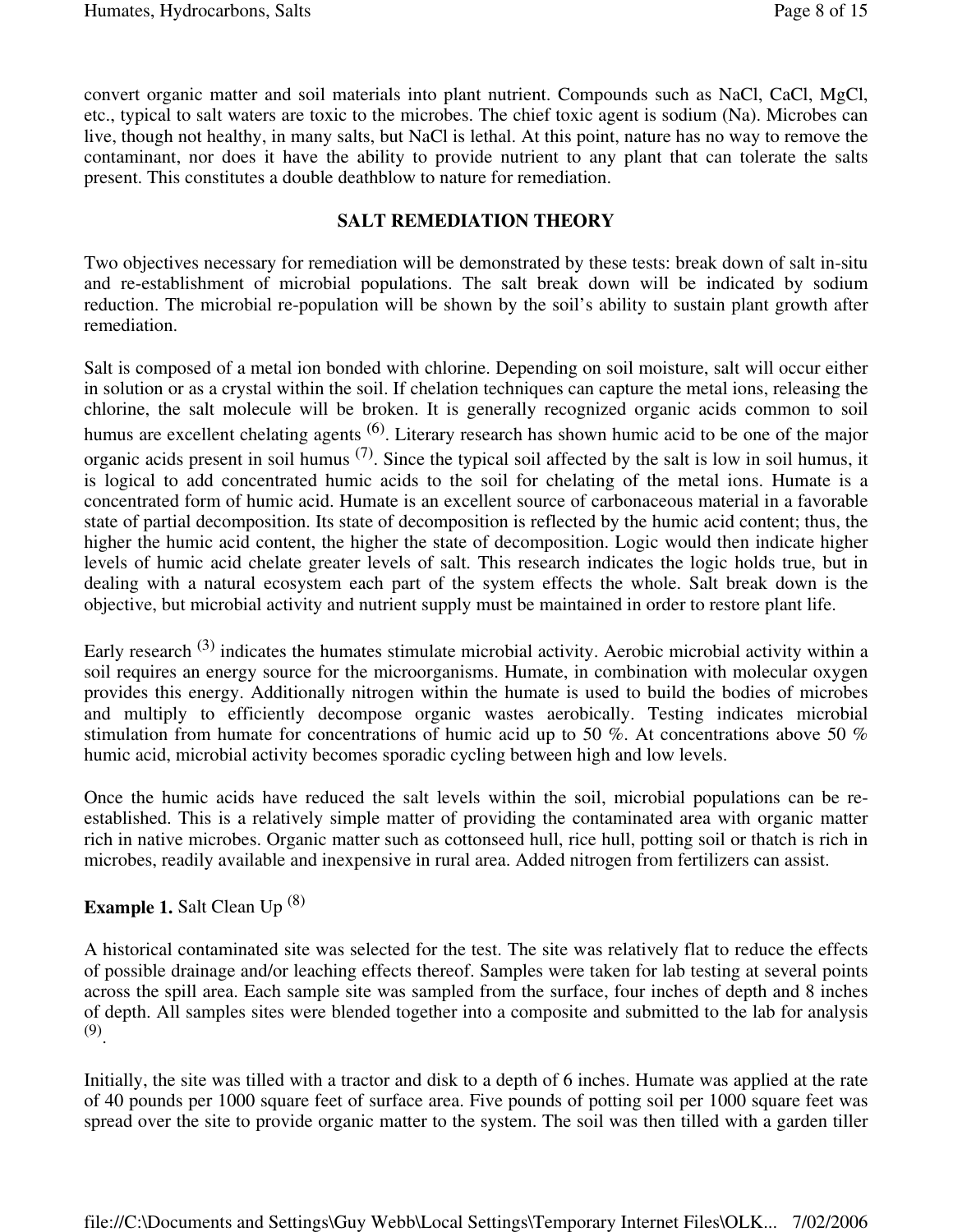to a depth of approximately four inches. The site was left undisturbed for a period of eight weeks. At the end of eight weeks, the soil was then disk again. The test was terminated at the end of 16 weeks.

Additional samples, taken from marked sites initially, at eight days and at sixteen weeks. Outside air temperatures ranged from 28 to 70 degrees F., with soil temperatures ranging from 40 to 50 degrees F. Rainfall was normal for the area during the test period. Little erosion, if any, was observed from the site.

#### **Table 7. Lab Data from Salt Test**

#### **Component Value**

|                              | <b>Initial</b> | 8 day | 16 week | Unit      |
|------------------------------|----------------|-------|---------|-----------|
| pH                           | 7.1            | 6.4   | 6.7     |           |
| Electrical Conductivity 62.7 |                | 54.6  | 43.4    | Mmho./cm. |
| Sodium                       | 15,570         | 9,472 | 911     | ppm       |
| Potassium                    | 746            | 610   | 67      | ppm       |
| Calcium                      | 8,060          | 5,722 | 5,148   | ppm       |
| Magnesium                    | 1,983          | 1,383 | 1,132   | ppm       |
| Na Absorb. Ratio (SAR) 40.2  |                | 29.1  | 3.0     |           |

Analysis of the above data indicated a 94% reduction in sodium, a 91% reduction in Potassium and a drop in the sodium absorption ratio from 40.2 to 3.0. Of significant interest was the 40 % sodium drop at the eight-day test. Sodium absorption ratios of 12 or below generally indicate the ability of the soil to sustain salt tolerant grasses. A plot of sodium absorption ratio against time indicated the SAR level of 12 was reached at 10 weeks.

#### **Example 2. Salt Remediation with Sustained Plant Growth.**

The salt remediation test performed above did not perform any type of restoration of plant growth on remediated soils. Salt reduction is one matter; sustained plant growth on these soils is another matter. Historically, magnesium and calcium sulfates have been the preferred treatments. Their primary method of operation is the alternation of the electrostatic conductivity (EC) of the soil thereby increasing chemical reactivity. Many of these treatments sterilize the soil. One of the objectives in using the humates as a remediation product is its ability to stimulate plant life. Table 8 lists the pertinent benefits of humates in sustaining plant growth.

## **Table 8. Benefits of Humates** (10) (11) (12)

Biological Benefits – Plant Stimulation

Stimulates Plant Enzymes.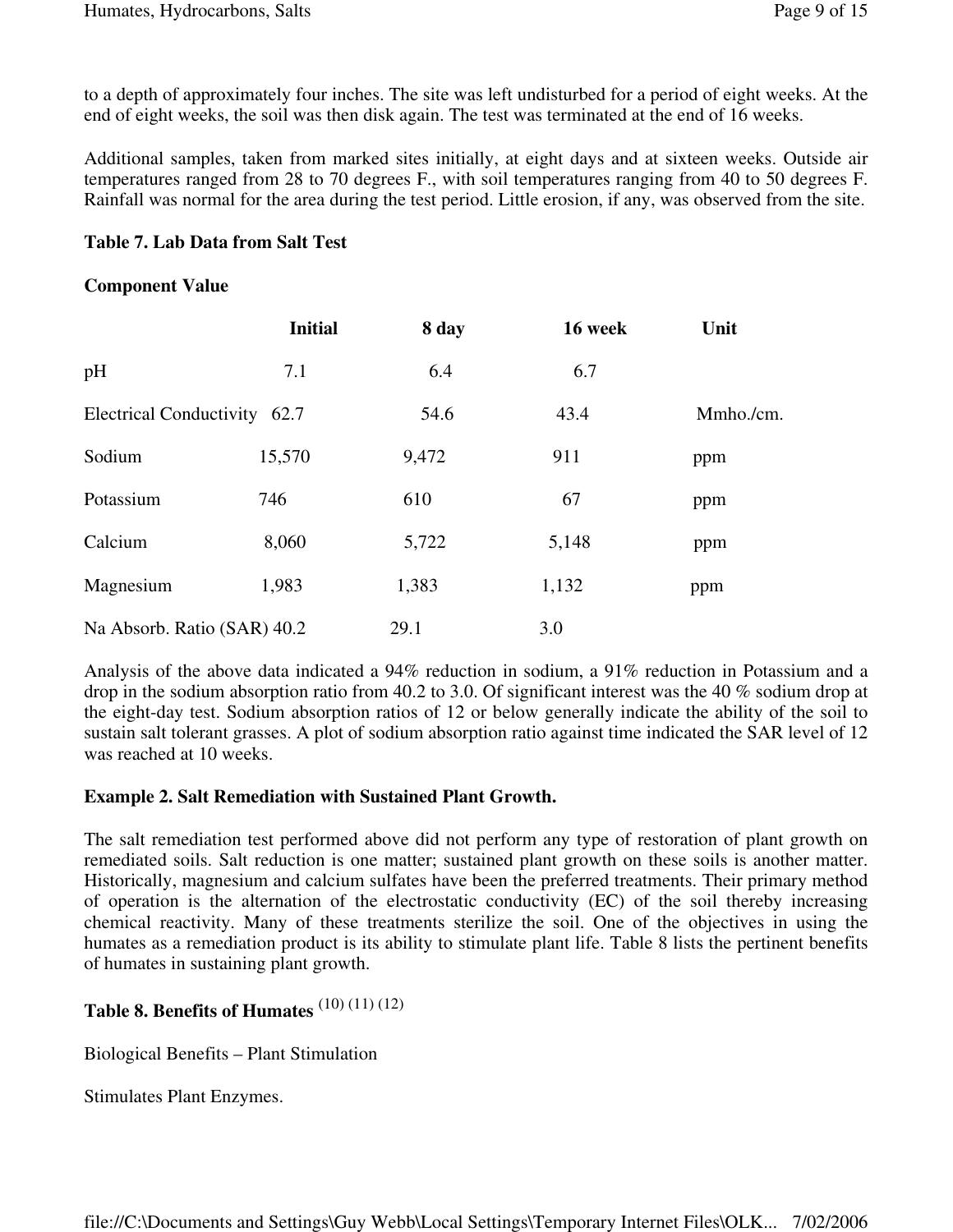Acts as an organic catalyst.

Stimulates Growth and proliferation of desirable soil microorganisms, algae and yeast. Increases root respiration and formation. Increases vitamin content of plants. Increases germination of seed and viability. Stimulates plant growth by accelerating cell division.

Increases the yield of dry matter.

**Chemical Benefits** – Chemically changes the fixation properties of the soil

Increases buffering properties of soil.

Chelates metal ions under alkaline conditions

Rich in both organic and moineral substances essential to plant growth.

Retains water-soluble inorganic fertilizers in the root zone and releases to plants when needed.

Possesses extremely high ion-exchange capacity.

Promotes the conversion of a number of elements into forms available to plants.

**Physical Benefits** – Modifies the soil.

Makes soil more friable or crumbly.

Improves soil workability.

Increases aeration of soil.

Increases water holding capacity.

Improves seedbeds.

Reduces soil erosion.

The site selected for the test was down grade from a tank battery that served as a feed for a waterflood. The waterflood had been in effect for approximately 20 years and flow lines and connections had leaked many times on the area. Although a firewall was constructed around the tanks, flow lines and manifolds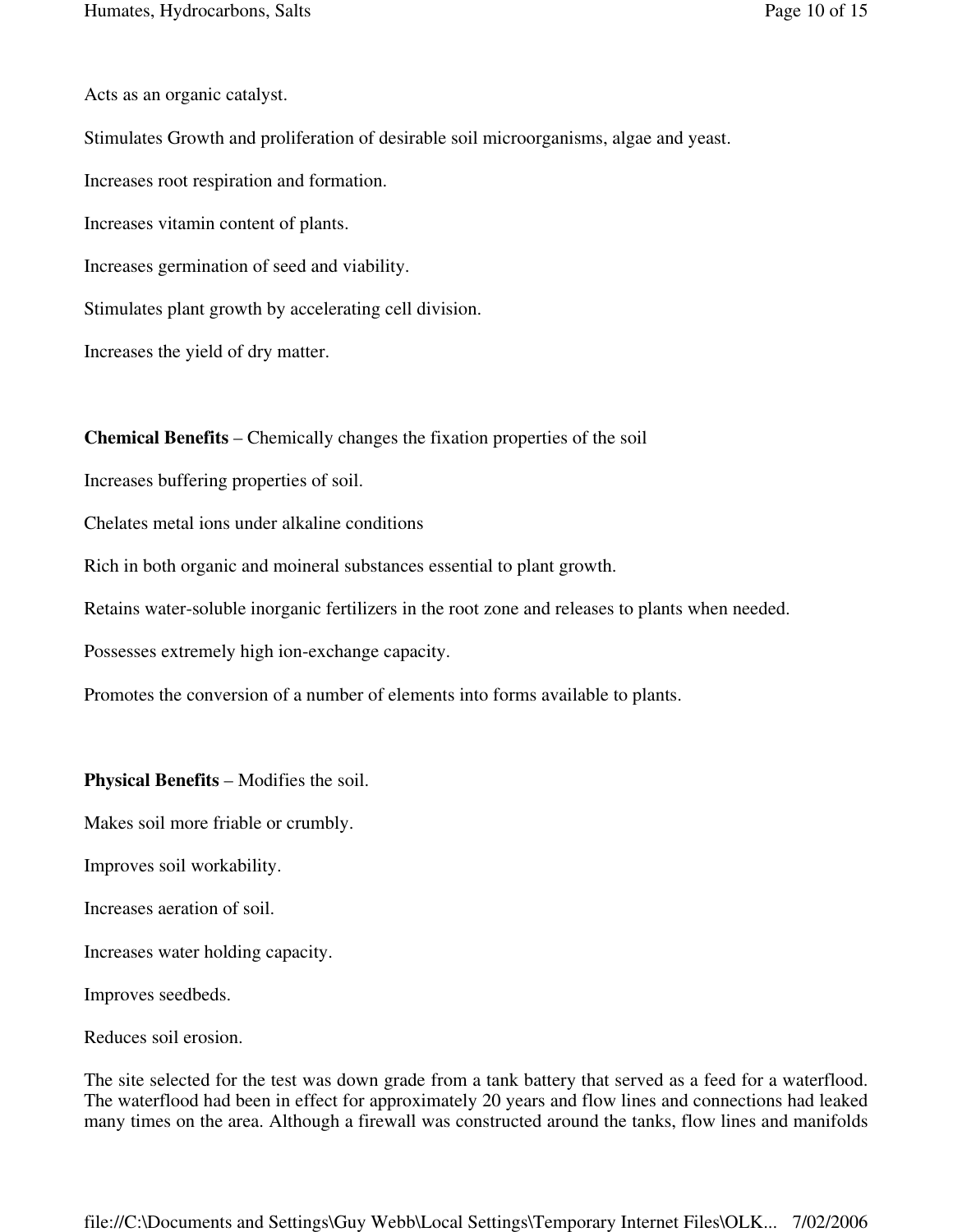outside of the firewall contributed heavily to the contaminated soil. The site covered 10,250 square feet (approximately 0.25 acres). The area was relatively flat with no plant life. The soil was a Keeter Sandy Loam (See Figure 2 – Keeter Sandy Loam), crusted and had crystalline salt observable on the surface at a few locations.

Treatment consisted of disking the site to break up the surface crust. Humate was added at the rate of 40 lbs./1000 square feet (1 ton/acre). Additives consisted of 21-0-0 fertilizer at the rate of 175 lbs./acre and dolomitic sand at a rate of 600 lbs./acre. All material was broadcast, disk to a depth of 6 inches and left to remediate.

| Item               | Initial | 45 Day | 90 Day | Units     | $\%$ Change $\le$ =increase |
|--------------------|---------|--------|--------|-----------|-----------------------------|
| pH                 | 7.6     | 7.3    | 7.7    |           |                             |
| Sodium             | 1052    | 1664   | 449    | ppm       | 57 %                        |
| Magnesium          | 248     | 358    | 225    | ppm       | 9%                          |
| Calcium            | 3232    | 3749   | 3259   | ppm       | $0\%$                       |
| Potassium          | 107     | 119    | 141    | ppm       | $<35\%$                     |
| Soluble Salts      | 1696    | 3097   | 748    | ppm       | 56 %                        |
| Cation Exchange 24 |         | 30 2   | 21     | meg/100gm |                             |
| Organic Matter     | 0.8     | 0.7    | 1.0    | $\%$      |                             |

## **Table 9 -Lab Data** (14)

Sodium levels did not drop as rapidly in this test as in the previous. Probably the lack of good topsoil affected the cation exchange rates. It should be noted during the 45-day tests the salt levels increased. Many times salts are locked up in soil clays and not recorded in leaching tests for initial amounts. When the humates are added, they affect the soil crumble and tend to break up the clays. As the clays break down they release additional salts into the system. This has been observed on a number of jobs.

In order to determine the total effectiveness of the humates as a remediation tool for salt, grass was planted on the remediated soils to determine plant health and sustainability. If the plants grow for an extended time period, then the microbe population is healthy and providing nutrient to the plants. Table 10 – Grass Test Data shows in every case the protein values on the grasses grown on the humate treated salt contaminated soil to be superior to the control. When one considers the control grasses were grown on non-contaminated soil, the results are even more impressive.

### **Table 10 – Grass Test Data, Salt Remediated Soils.**

### **Grass Protein Content**

Crude Protein % Digestible Protein %

Control Test % Incr. Control Test % Incr.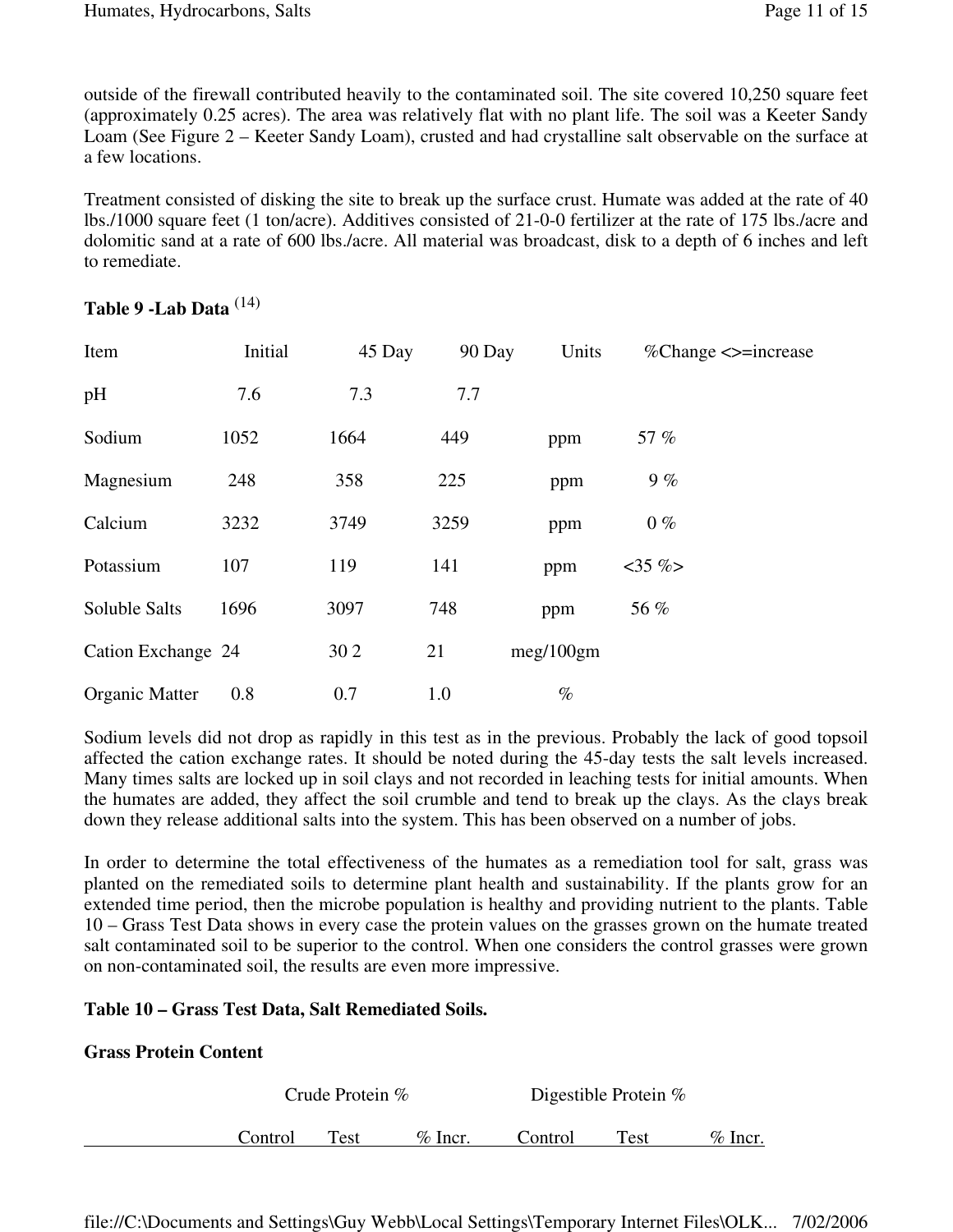| Indian Grass           | 14.8 | 17.6 | 18.9  | 10.4 | 12.2 | 17.3  |
|------------------------|------|------|-------|------|------|-------|
| Bermuda                | 13.4 | 15.7 | 17.2  | 9.1  | 12.3 | 35.2  |
| Side Oats              | 10.6 | 12.7 | 19.8  | 7.4  | 8.5  | 14.9  |
| Little Bluestem        | 10.1 | 17.8 | 70.3  | 7.1  | 11.9 | 67.9  |
| <b>Plains Bluestem</b> | 8.7  | 18.1 | 108.0 | 5.8  | 12.4 | 113.8 |
| <b>Switch Grass</b>    | 12.7 | 16.9 | 33.9  | 8.8  | 11.9 | 78.4  |

# **CONCLUSIONS**

Humate is a natural product using natural processes to remediate. It is beneficial on both oil and salt water spills. Although the process of remediation is different for oil and salt, humate is a single material which can:

Remediate oil contaminated soil by altering the oil into fatty acids and sugars.

Water wet the soil.

Remediate salt contaminated soil by chelating the salt and fostering microbial activity.

Foster plant life and acts as a natural fertilizer.

The material is easy to use and requires few additives. Of the additives listed, all can be found in rural areas and local discount stores. Although cost was not discussed in this paper, humates are extremely economical and in most cases will compete or beat price wise other remediation processes.

### **MOLECULAR CHARACTERISTICS OF HUMIC ACID**

HC = O HHCOH O carboxyl

/ sugars \ \\

 $HOCH C = O HNH HOC = O HO C - OH$ 

 $\binom{1}{\lambda}$ 

HCOH HOCH HC amino acids C = O HOCH – HC - C - HNH

/ \ \ / / \ 11 amine

HO HOCH HCOH CH HNHO – CH HC CH O OH

\\//11 /\/\1 phosphate

CH HCOH HOCH CH = C HOC C NH CH = C HCOH O – P - OH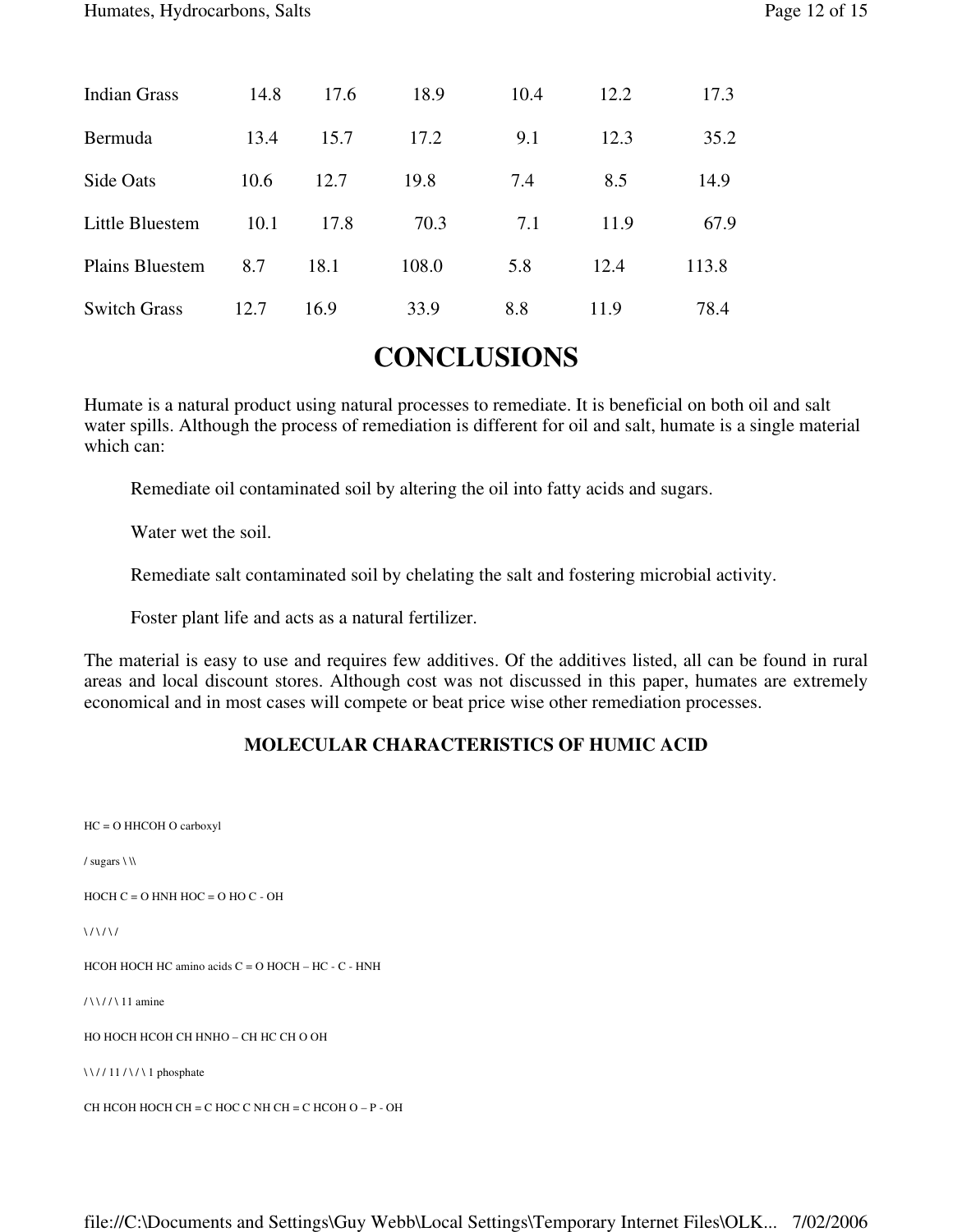$11 / \sqrt{}/ \sqrt{}/ \sqrt{}$ 

C C C – CH C – C C C O – C CH

/ \ // \ // \ // 1 11 11 / \\ / \ amine

HN CH O O C CH – CH C C C C NH C HCOH HNH

\\/\/\//\\/\\/\\/\\\\\1

HO C OH HC HC  $C = C$  OH C HC C O CH C CH C O

\ / \\ / \ / \ / \ / \ / \ / \ / \ / / / / \ / \ / \ / \

C C HC – CH O OH O O HC C COH C O C C etc

 $111 / \frac{\Upsilon}{\Upsilon}$ 

C C HC CH CH HCH O = C C – C C CH

/ \ // \ / \ / 1 \ // / \ / / \ / phenols

etc. COH HC O HC C HCH HCH O HC - O O COH

 $11 \lor / \lor / \lor$ 

phenols C C OH HCH HCH HNH C CH = C

// \// \/ esters \ \ / \\ \

etc HO - C CH O OH HCH HCH OH CH – CH C CH

 $\backslash$ . 1 11 carboxyl $\backslash$ / $\backslash$ / $\backslash$ / $\backslash$ //

C HC C HCH HCH C HC C - C HCH O

/ \\ / \\ / \ / \ 11 1 \\ \ / \ / \

OH C CH O HCHH HCHH O O COH HCH HCH etc

/ / / amino acid /

HCHH OH HCHH HNH

Amine

**Figure 1.** Hypothetical structure of a segment of humic acid. An actual humic acid molecule should have a formula weight of more then 10,000. The formula for this segment is  $C_{130}H_{140}O_{64}N_9P$ , giving it a formula weight of 2,881, so it represents less than one-quarter of a typical molecule.<sup>(2)</sup>

## **Soil – Keeter Sandy Loam** (13)

This soil is deep and gently sloping on convex ridgetops, mostly in old cultivated fields. It has lost most of its surface layer as a result of erosion.

file://C:\Documents and Settings\Guy Webb\Local Settings\Temporary Internet Files\OLK... 7/02/2006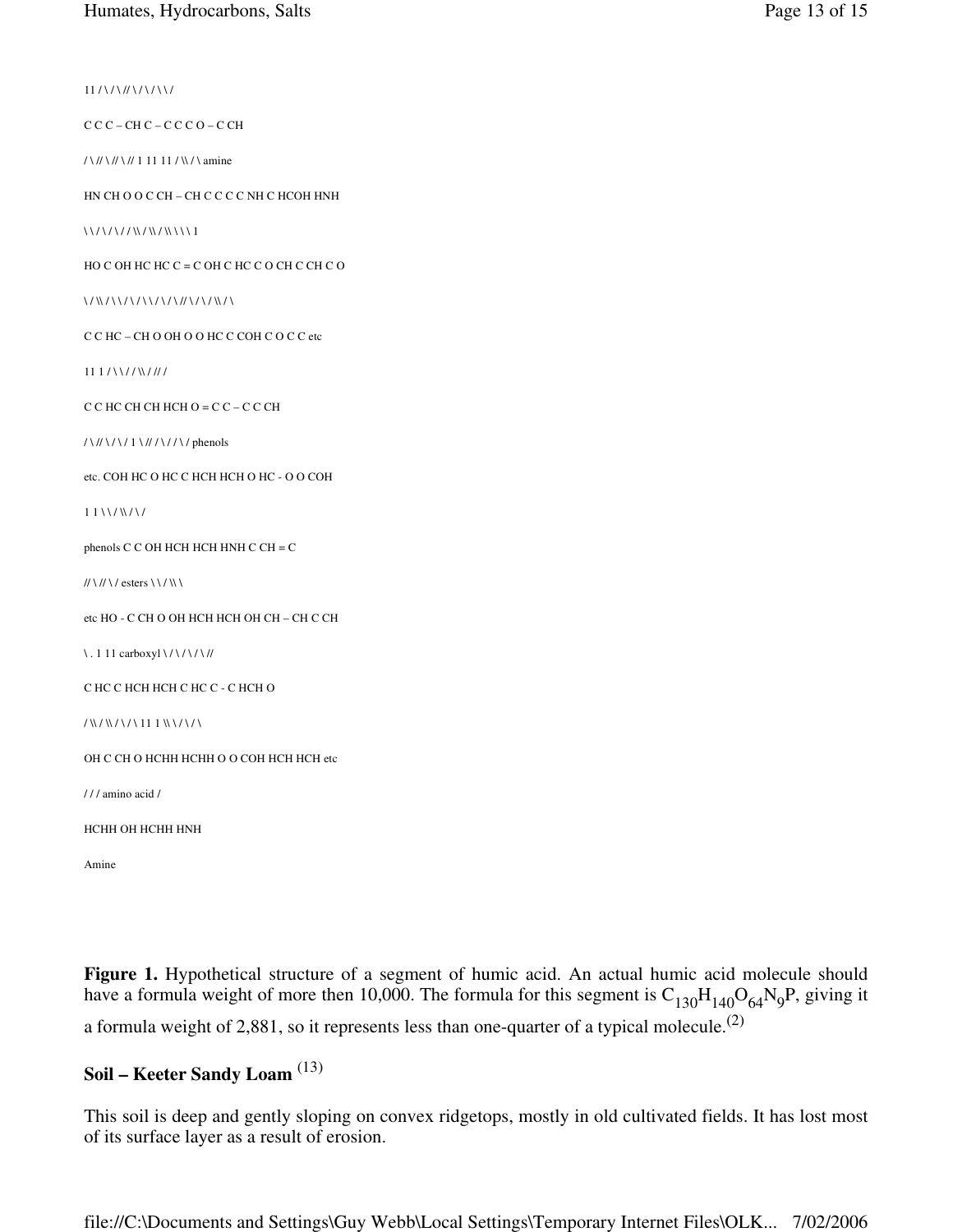Surface Soil Surface \_\_\_\_\_\_\_\_\_\_\_\_\_\_\_\_\_\_\_\_\_\_

3 inches \_Fine Sandy Loam\_\_\_\_\_\_\_ Brown Neutral pH

11 inches

\_\_Sand Clay \_\_\_\_\_\_\_\_\_\_\_\_ Reddish Brown Med. Acid

Sub Soil 18 inches Yellowish Red

**\_\_**Sandy Clay**\_\_\_\_\_\_\_\_\_\_\_\_**

38 inches Yellowish Red

**\_\_**Sandy Clay Loam**\_\_\_\_\_\_\_**

Underlying Material

55 inches Pale Brown

Fractured Sandstone\_\_\_\_

### **Typical Cross Section - Keeter Sandy Loam – Figure 2**

### **Keeter Sandy Loam**

This soil is well drained. Permeability is moderately slow and the available water capacity is moderate. Runoff is rapid, and the hazards of water erosion and soil blowing are severe in unprotected areas. This soil remains relatively dry because most of the surface layer has been removed by erosion and the rapid runoff allows little moisture to enter the blocky subsoil. The root zone is moderately deep, but roots have difficulty penetrating the upper part of the subsoil. Because past erosion has reduced the fertility level and water holding capacity, it is now used mainly as unimproved rangeland

This soil is poorly suited to pasture. Seedbeds are difficult to prepare because of the eroded surface layer. After rains, a thick surface crust forms as the soil dries. This crust impedes the emergence of seedlings. During extended periods of drought, plants growing on the more severely eroded soil commonly die. Most of the soil is poorly suited to use as cropland because of eroded areas, low fertility and low levels of soil moisture. Changes in moisture content cause moderate shrinking and swelling

# **REFERCENCES CITED**

Stevenson, F.J., Humus Chemistry: Genesis, Composition, Reactions. New York, Wiley-Interscience, (1982).